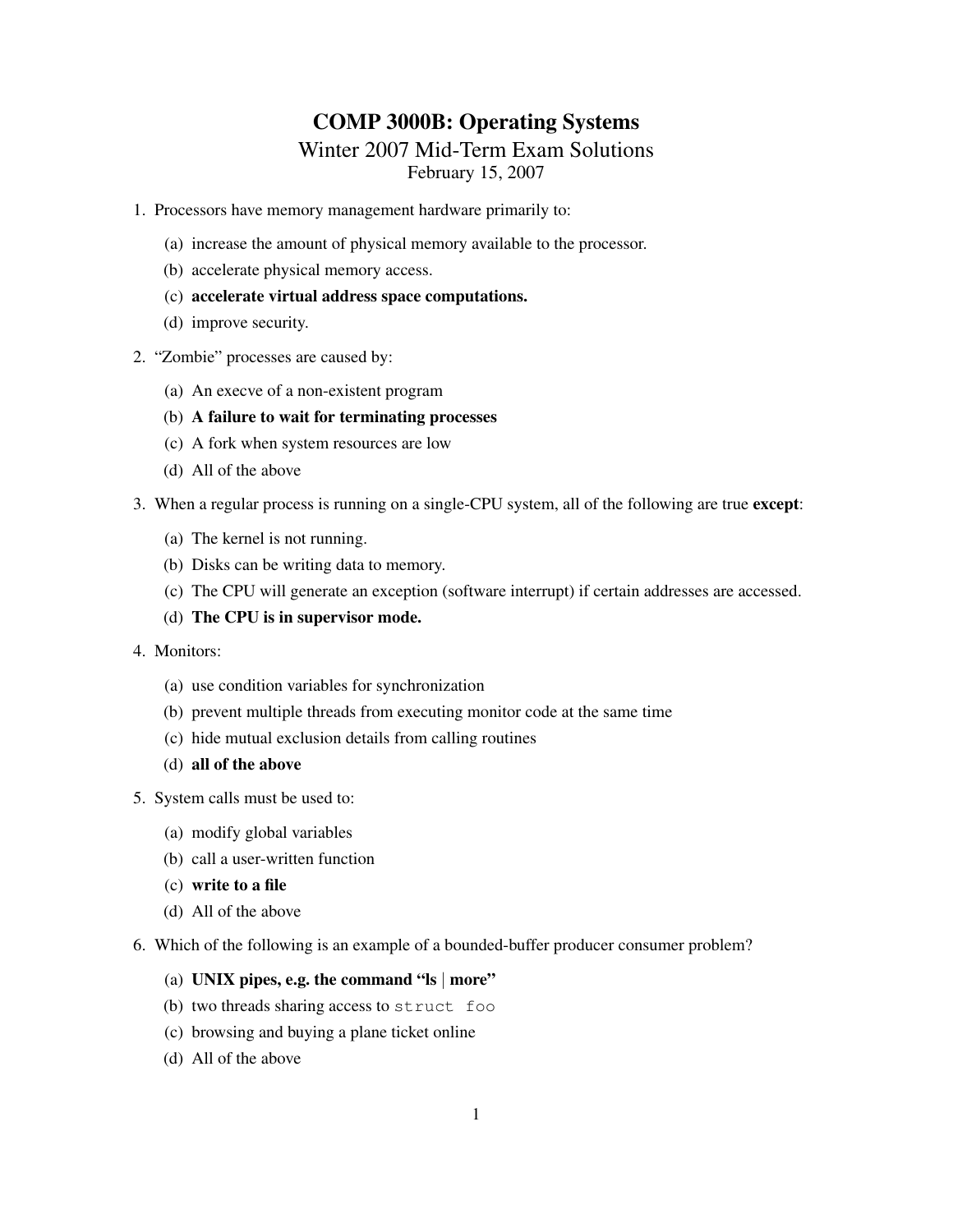- 7. A modern monolithic operating system kernel typically implements
	- (a) scheduling & address space management
	- (b) some device drivers
	- (c) a TCP/IP stack
	- (d) All of the above
- 8. When a UNIX shell such as bash executes an external command (such as ls), what system calls does it typically execute?
	- (a) fork
	- (b) wait
	- (c) Both (a) and (b)
	- (d) None of the above
- 9. Which of the following strategies would prevent deadlock with respect to shared data structures A, B, and C?
	- (a) Organizing A, B, and C such that concurrent access to them is always safe.
	- (b) A background watchdog thread that automatically releases locks on A,B, or C if they are held but not used for 60 seconds.
	- (c) A strictly-enforced coding convention where A, B, and C are always locked in reverse-alphabetical order
	- (d) All of the above
- 10. An attacker wants to disable a multi-user system but he only has ssh access as the regular user "fred" (i.e. he can't get root access). If the system isn't properly configured, he may be able to prevent others from productively using the system by:
	- (a) Creating lots of processes
	- (b) Running several programs that consume lots of memory
	- (c) Creating many, many large files on disk
	- (d) All of the above

11. A typical executing application is best described as a:

- (a) kernel
- (b) process
- (c) thread
- (d) system call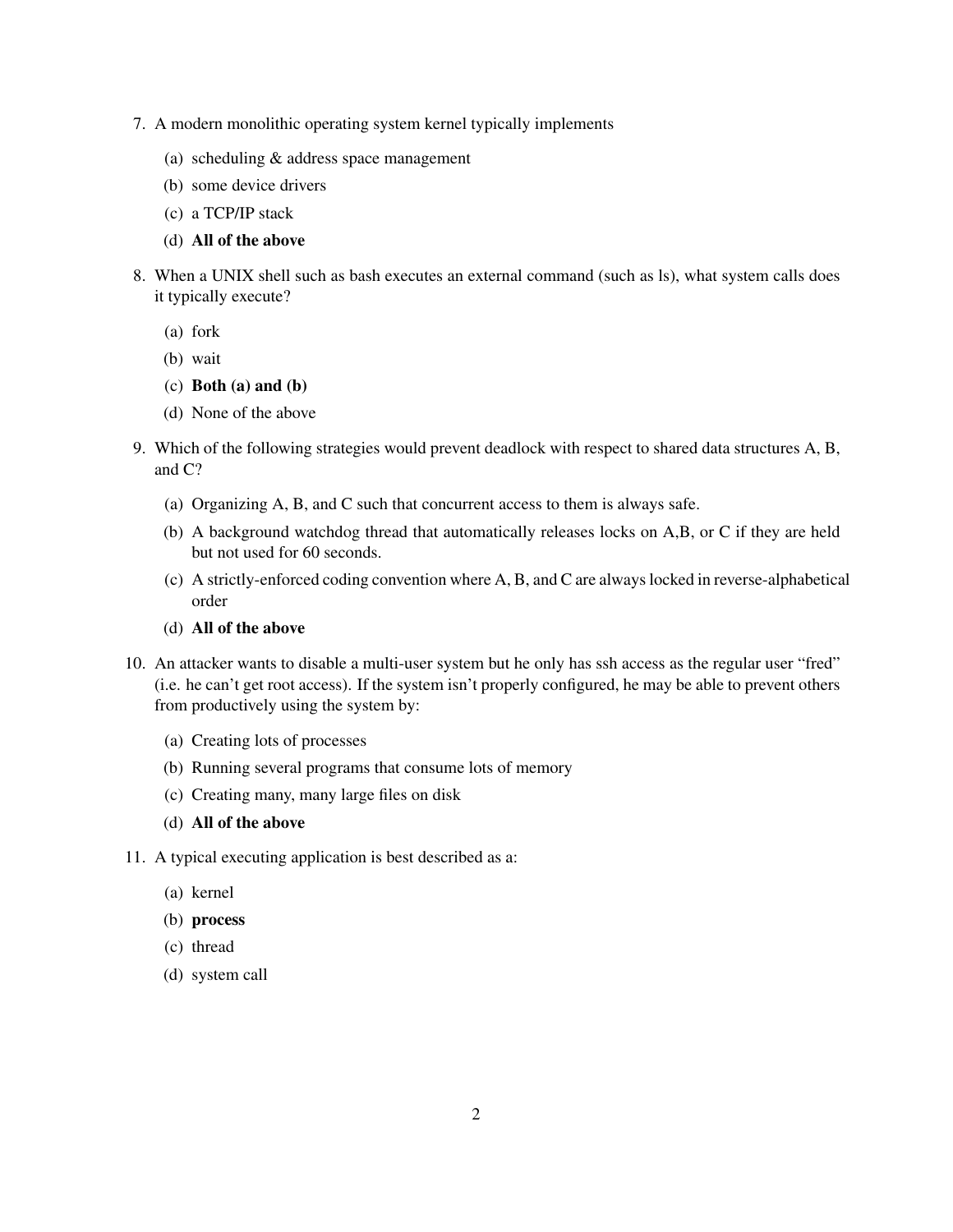- 12. Special machine instructions such as "test and set" can be used to protect data structures shared between:
	- (a) processes running on multiple networked computers
	- (b) threads running on a single CPU
	- $(c)$  both  $(a)$  and  $(b)$
	- (d) none of the above

#### 13. Pipelining. . .

- (a) . . .involves dividing machine instructions into smaller units of work.
- (b) . . .allows modern CPUs to execute more than one instruction in parallel.
- (c) . . .slows down context switches and increases interrupt latency.
- (d) All of the above

## 14. DMA. . .

- (a) . . . stands for "direct memory access."
- (b) . . . can be slower than programmed I/O.
- (c) . . . is used extensively by current desktop computers.
- (d) All of the above.
- 15. A batch system shares CPU resources by executing programs one at a time, with each running to completion. Compared with a timesharing OS system, batch operating systems:
	- (a) make more efficient use of CPU resources (i.e. less is wasted in overhead)
	- (b) are easier to implement
	- (c) are used today on mainframe systems
	- (d) All of the above
- 16. When choosing whether to implement a device driver as a block or a serial device, which of the following information about the new device is most relevant?

#### (a) The same data is likely to be read multiple times.

- (b) The device returns data in fixed-sized chunks.
- (c) The device is fast.
- (d) The device is attached by USB.
- 17. If the same non-preemptible resources are allocated in varying orders by multiple threads or processes, can deadlock (involving resources) ever happen?

### (a) yes, deadlock can happen

(b) no, deadlock can never happen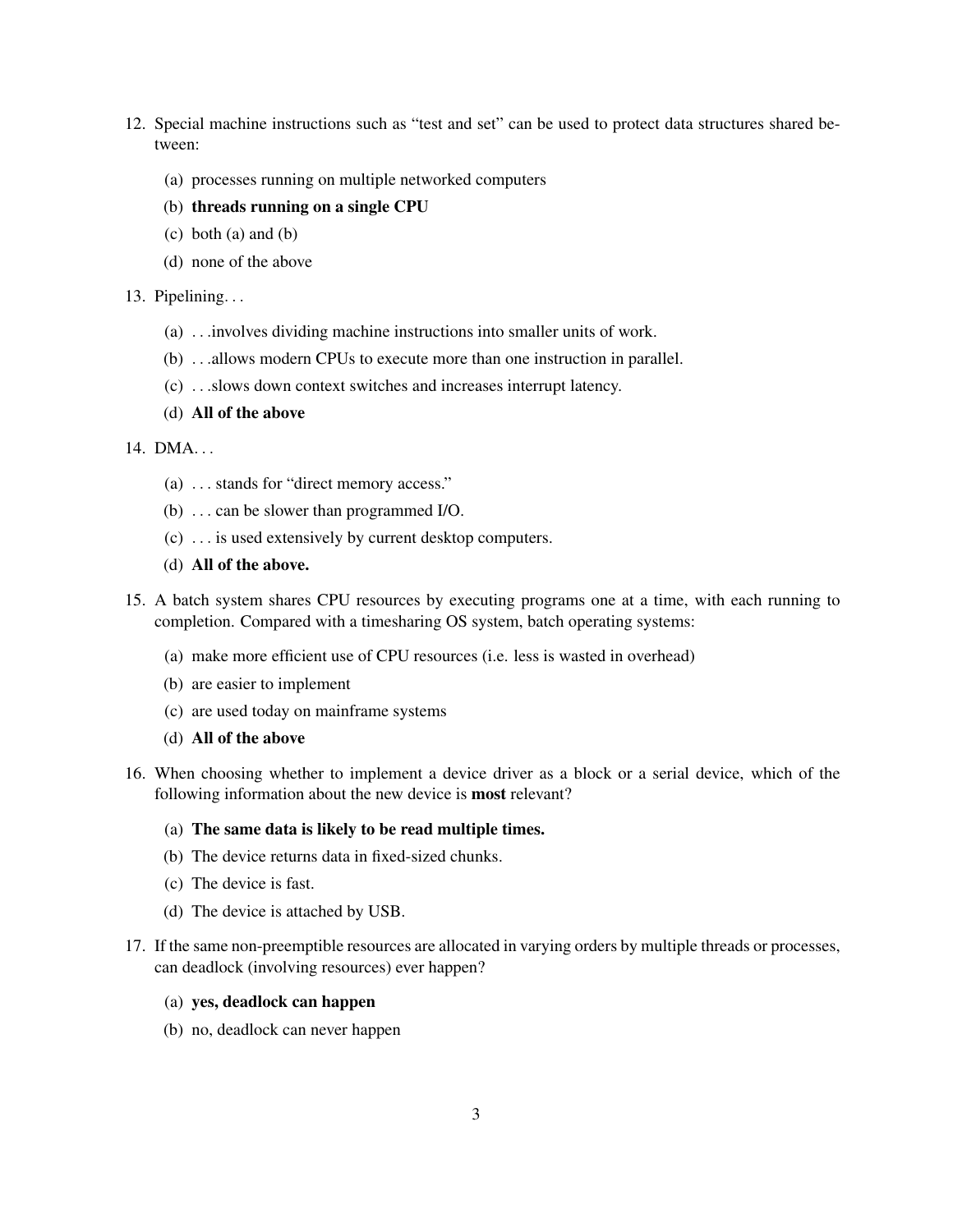- 18. When a running program X requests data from a file F whose contents are on disk, the OS will:
	- (a) save X's current state
	- (b) schedule a disk request for F's data blocks
	- (c) load the state of another ready-to-run program Y (which may be X)
	- (d) All of the above
- 19. Which UNIX command will show you a list of currently running processes?
	- (a) chmod
	- (b) ps
	- (c) more
	- (d) ls
- 20. When a web browser requests a web page, it is performing a type of inter-process communication. This communication is best described as:
	- (a) message passing
	- (b) shared memory IPC
	- (c) semaphore-based synchronization
	- (d) None of the above
- 21. Disabled interrupts are effective at enforcing mutual exclusion in which of the following contexts?
	- (a) an OS kernel on a a symmetric multiprocessor (SMP) system
	- (b) an OS kernel on a cluster of networked computers
	- (c) an OS kernel on a single processor system
	- (d) a web-based distributed application
- 22. "Elevator" scheduling is used by:
	- (a) Ethernet cards
	- (b) Flash drive controllers
	- (c) Hard disk controllers
	- (d) Operating system CPU schedulers
- 23. Producer/consumer programs use mutual exclusion mechanisms (semaphores, monitors, etc.) to:
	- (a) slow down consumers that run faster than producers
	- (b) slow down producers that run faster than consumers
	- (c) prevent the shared queue from becoming corrupted
	- (d) all of the above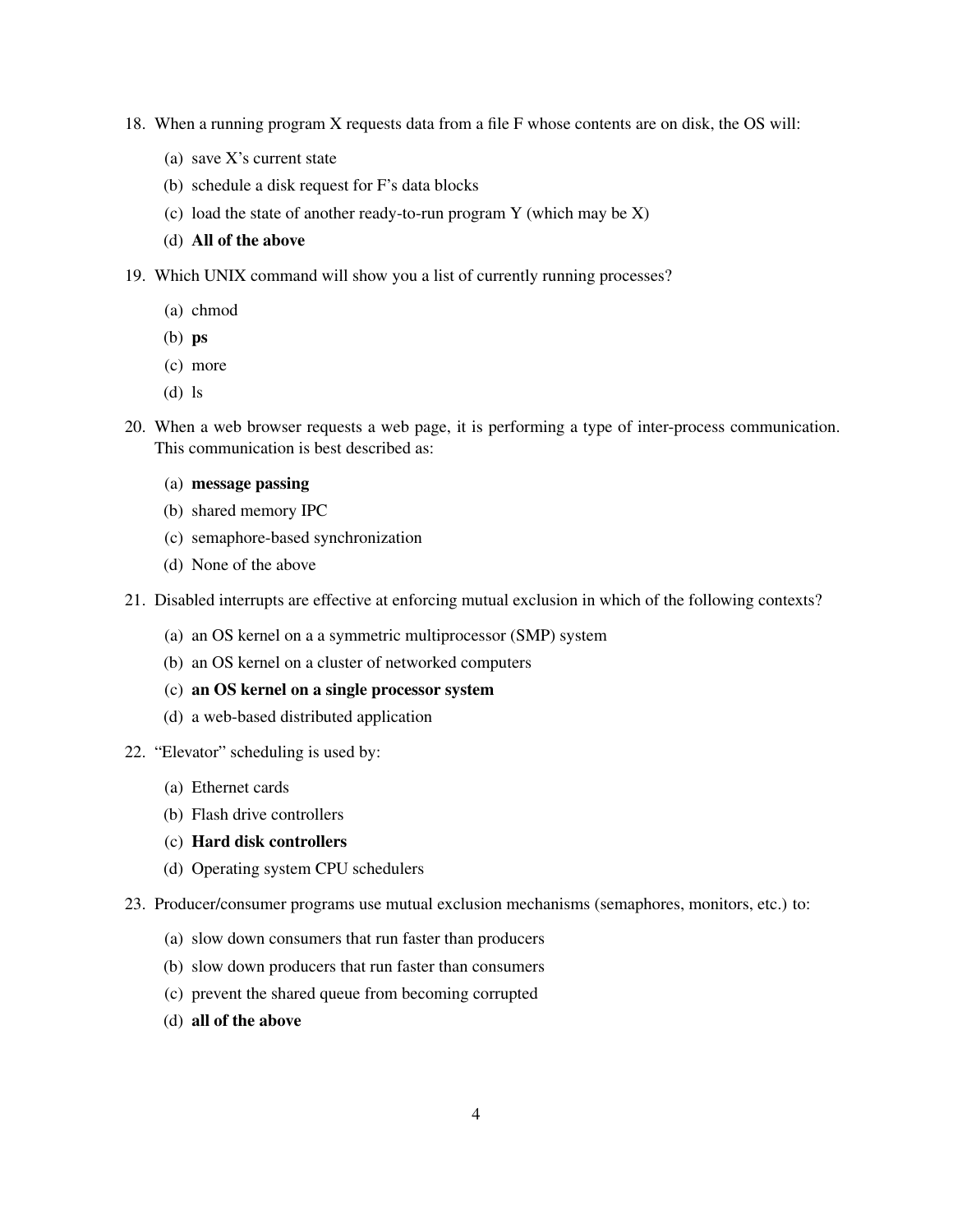24. "ls -l hello" outputs the following:

-rw-r-xr-- 2 soma sys 82021 2005-11-20 10:06 hello

Based on this information, which of the following is true about hello?

- (a) The user soma may execute hello.
- (b) Members of the group "sys" may execute hello.
- (c) The file hello was created on November 20, 2005.
- (d) All of the above
- 25. [4] A system administrator would like to allow an apache web server process to log incoming requests; however, she also wants to configure the system such that if the web server process is compromised by an attacker, that attacker won't be able to modify or erase past transactions.
	- (a) [2] What UNIX permission(s) would the web server process need on its logfile? What Windows permission(s) would it need?

The web server would need write access on both UNIX and Windows.

(b) [2] Would these permissions prevent a compromised web server from erasing the log of past events? Explain.

No, because write access would allow the web server to change or erase past entries. What we would really want are "append-only" files—such file permissions do exist on some systems (Linux's ext3 filesystem supports append-only files); however, they are not available in standard UNIX or Windows OSs.

26. [2] What is the primary advantage to placing windowing system code in the OS kernel? What is the primary disadvantage?

Primary advantage: speed (i.e. reducing context switches). Primary disadvantage: loss of stability/security due to bugs. Note that it takes a lot of code to build a modern windowing system!

27. [2] UNIX pipes are an example of a bounded-buffer producer consumer problem. On what system call will the producing process block when it gets ahead of the consumer? On what system call will the consumer block when it gets ahead of the producer? (Hint: what system calls are used when a process accesses a pipe?)

# Producers will block on write, while consumers will block on read.

- 28. [3] Answer the following questions on semaphores:
	- (a) [1] What is the basic strategy for using a binary semaphore (mutex) to prevent concurrent access to a shared data structure?

First grab the semaphore (lock it) before accessing the data structure (this may require sleeping if the lock isn't initially available). Then, release the semaphore (unlock it) when the access is complete.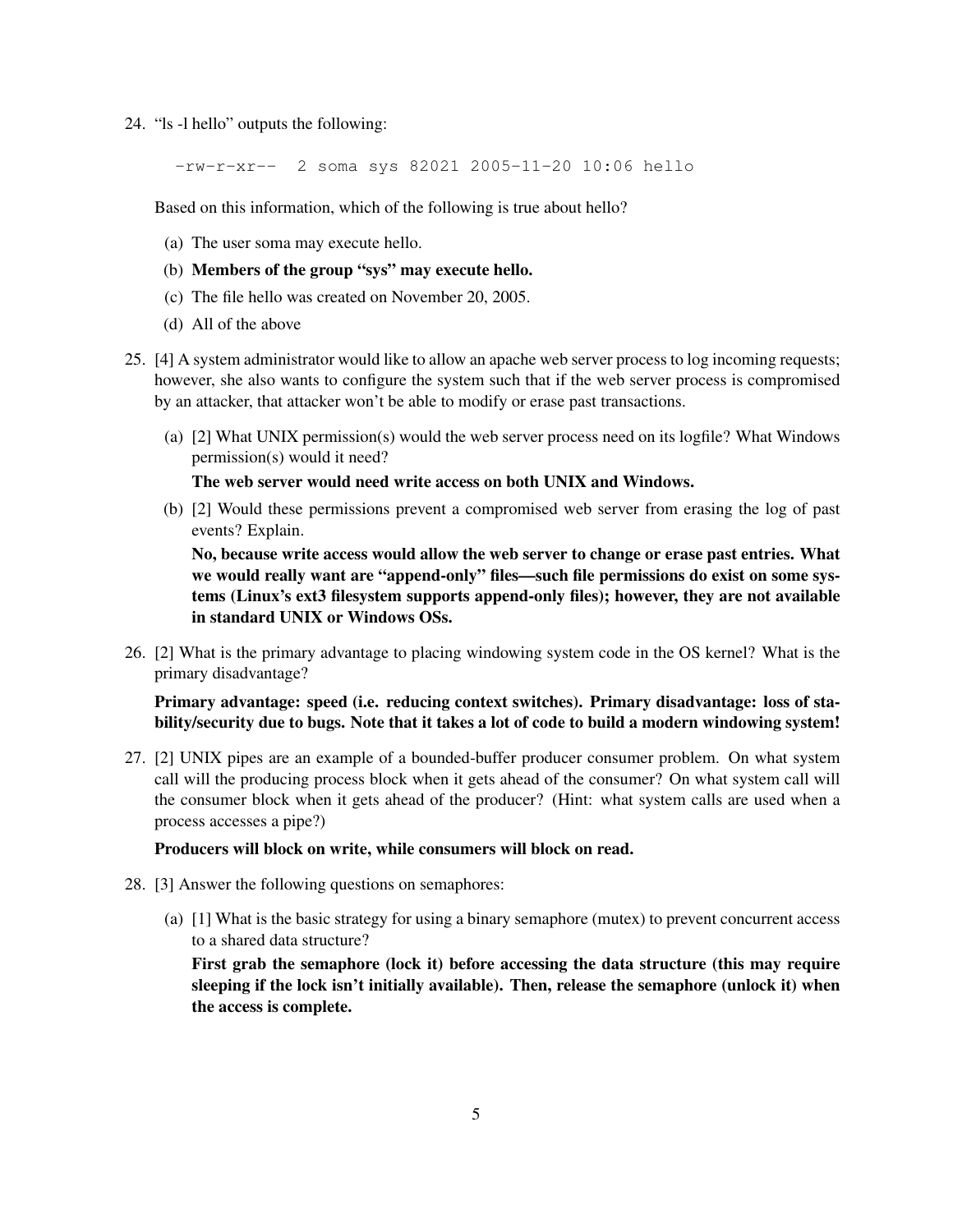(b) [2] If the semaphore is used incorrectly, what problems can arise? State two simple errors and the problems these errors can cause with the execution of concurrent threads and/or the state of the shared data structure.

If the semaphore isn't grabbed before accessing the data structure interleaved concurrent accesses may occur, corrupting the data structure. If the semaphore isn't released, other accessing threads will wait forever for access (they'll starve).

- 29. [4] Answer the following questions on UNIX environment variables.
	- (a) [1] Who ultimately determines the value of a new process's environment variables? The parent process.
	- (b) [1] Can UNIX environment variables such as PATH be changed by a process at runtime, or are they constants?

They can be changed at runtime.

(c) [2] Where do you think UNIX environment variables stored—in kernel memory, or in the address space of individual processes? Explain how you came to this conclusion (or give evidence for why your answer is correct).

Environment variables are stored in the address space of the process. There are no restrictions on how many environment variables may be created, and any environment variable may be deleted (e.g. they can be manipulated using bash's "export" command). In general data is stored in kernel memory only if access to them is restricted. Since there appear to be no restrictions on environment variables, they should be stored in the address space of the process.

- 30. [5] Briefly answer the following questions on process and thread management:
	- (a) [1] A running program consists of one or more execution contexts plus an address space. In terms of execution contexts and address spaces, what is a process? What is a thread? A process is one or more execution contexts plus an address space. A thread is an execution context (or, one execution context and an address space).
	- (b) [2] When a thread exits, does a process exit? When a process exits, does a thread exit? Explain. When a thread exits, a process does not necessarily exit because it may have other threads executing. If a process exits, it implies that all of its threads exit (so at least one thread must exit).
	- (c) [2] Kernels in many operating systems support mulitple execution contexts within the kernel, i.e. part of the kernel may be blocked waiting for an I/O event while another is processing a system call. Are these "execution contexts" best thought of as threads or processes? Why?

They are better throught of as threads, as they all share a single address space.

31. [2] Older operating systems largely relied on static linking, while modern operating systems generally use dynamic linking. With static linking, only the needed parts of libraries are incorporated into the executable; with dynamic linking, entire libraries are incorporated into the process at runtime.

Dynamic linking has a number of runtime costs; however, it also saves memory on modern operating systems. How is it possible for dynamic linking to consume fewer memory resources than static linking? Explain.